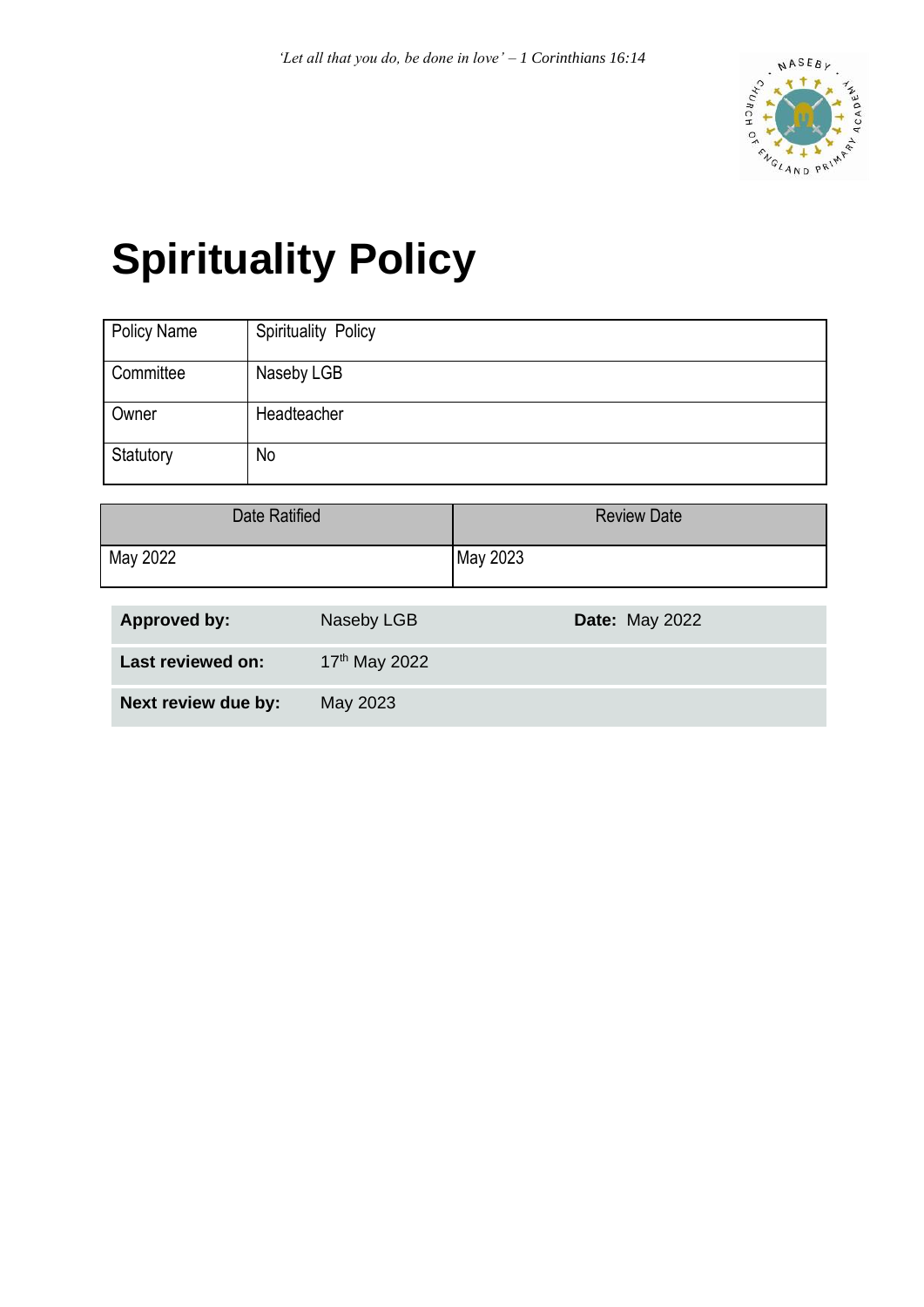## **Spirituality Policy**

#### **Definition**

*'Relational consciousness' – relating to Self, Others, the World and the Other/God.*

- Rebecca Nye

(See Appendix 1)

#### **Rationale**

Spirituality is a powerful force that determines what we are, and our self-understanding. It forms the basis for successful relationships, and shapes our behaviour and outlook on life, others and the world.

'Schools should be transformational – they should expand the powers of the mind and they should enrich the spirit' (Layard & Dunn)

Spiritual development relates to that aspect of inner life through which we acquire insight into our personal experiences which are of enduring worth.

The emphasis in church schools on spiritual and moral health "builds social and emotional capital, contributing to community and individual well-being and resilience" – (Chadwick)

#### **Aims**

- To provide a context of faith, security and positive relationships to support each child's spiritual search.
- To support the spiritual development of each child, regardless of age, sex, ability or cultural background.
- To promote self-awareness and feeling of self-worth.
- To share a set of values, principles and beliefs.
- To develop positive human qualities.
- To develop respect and empathy for other people and their beliefs.
- To build respect for different people's feelings and values.
- To develop the children's enthusiasm to explore and learn through enquiry and first hand experiences.
- To enable the children to value the non-material element of life.
- To encourage time for reflection and stillness.
- To encourage imagination and creativity.
- To develop a sense of awe and wonder at the miracle of creation, life and the natural world.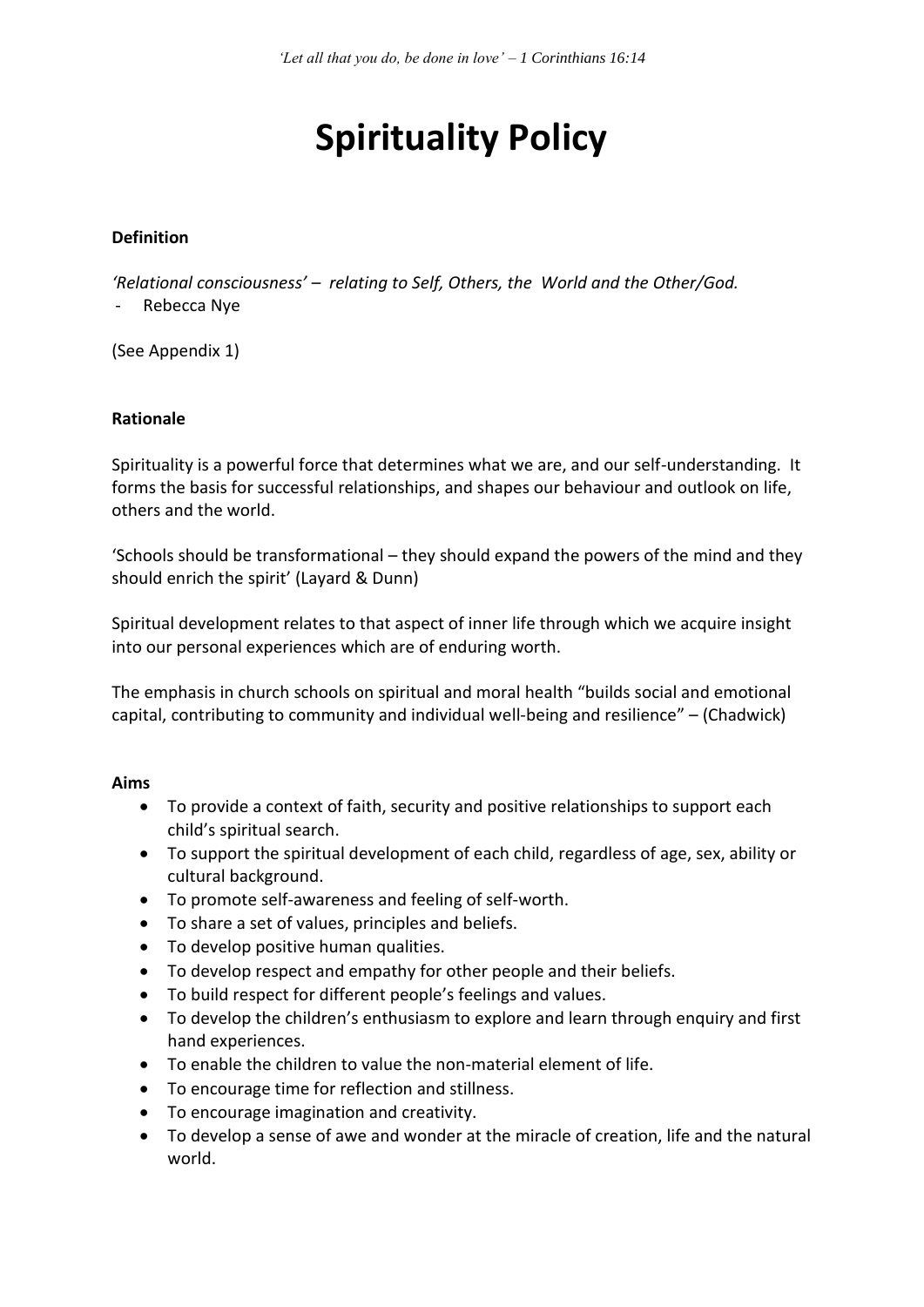- To enable the children to experience a sense of enjoyment and fascination in learning about themselves, others, and the world around them, including the immaterial.
- To share Christian stories and respond to Christian festivals, rituals and symbols, particularly those from the Anglican tradition.

#### **Organisation and Implementation**

The development of spirituality is as fundamental to a child's education as other areas of learning. Without awe and inspiration, there would be a lack of motivation to learn.

At Naseby, in order to support all pupils in their spiritual development enabling all pupils to flourish, we:

- Value the children's questions and give them space for their own thoughts, ideas and concerns.
- Enable the children to make connections between aspects of their learning.
- Encourage the children to develop and deepen their learning by asking 'why?', 'how?', and 'where?' as well as 'what?'
- Use pedagogical approaches that enables exploration an reflection on spiritual and ethical issues
- Empower teachers with the confidence to move beyond planned activities to spontaneously take opportunities across the curriculum.

Spirituality is not taught, but is an inherent interwoven part of all aspects of school life and is nurtured and promoted as a natural element of the curriculum.

In order to facilitate the development of spirituality, Naseby C of E Primary Academy works to:

- Enable children to develop a secure understanding of spiritual development.
- Provide progressively deeper opportunities.
- Provide opportunities for questioning to explore and articulate ethical and spiritual issues.
- Explore values and beliefs, including religious beliefs, and the way in which they impact on peoples' lives.
- Support where children already have religious beliefs and develop these beliefs in ways which are personal and relevant to them as an integral part of the school's practice.
- Engage in enquiry and exploration as part of experiential, first hand learning.
- Be creative and imaginative.
- Reflect and respond to issues in moments of quiet or inspired through music, art, text, film or artefacts.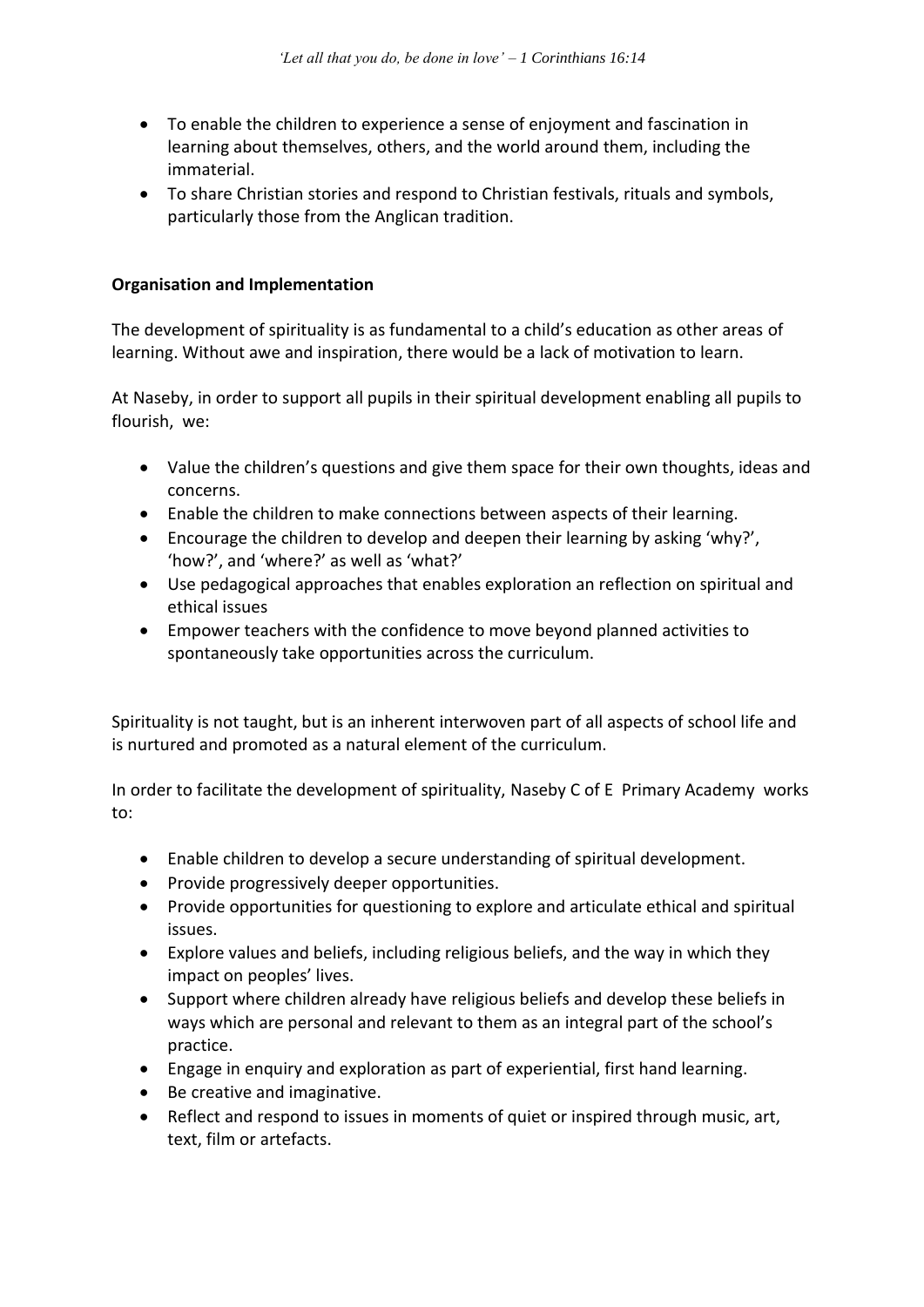- Understand human feelings and emotions, the way they impact on people and how an understanding of them can be helpful.
- Work collaboratively with peers, valuing the contribution made by others.
- Respect all, as modelled by staff in their relationships with others.
- Experience silent, calm and tranquil moments which afford time for reflection.
- Work and live in harmony with others in the school and wider community.
- Have confidence to express ideas, views and opinions, even if others do not agree.

Spirituality is woven into the fabric of the school and is evident through the;

- Physical Space
- Subject or curriculum space
- Spiritual Space
- Relational Space
- Prayer Space

Spirituality is seen in the dignity and respect of the school through;

- Journeying together: Community & living well together
- Different ways of Being: Hope & Aspiration
- Importance of questioning and the importance of leadership: Wisdom, Knowledge and skills.

Pedagogy and practice will be developed through informed through evidence based research such as 'The Faith in the Nexus' research project which identified the fruitful ways in which twenty church primary schools (working in collaboration with churches and other interested stakeholders) facilitated opportunities for the exploration of children's faith/spiritual life in the home. *(See Appendix 3)*

#### **Outlined below are some of the key ways in which spiritual development is nurtured and promoted as part of the curriculum:**

#### **In Physical Education:**

- Being a team member.
- Pushing yourself to the limits.
- Extremes of skill, endurance and achievement.
- Personal limitation and failure.
- Appreciation of effort.
- Sportsmanship.

#### **In Design and Technology:**

- Discovering how something works.
- Appreciating genius.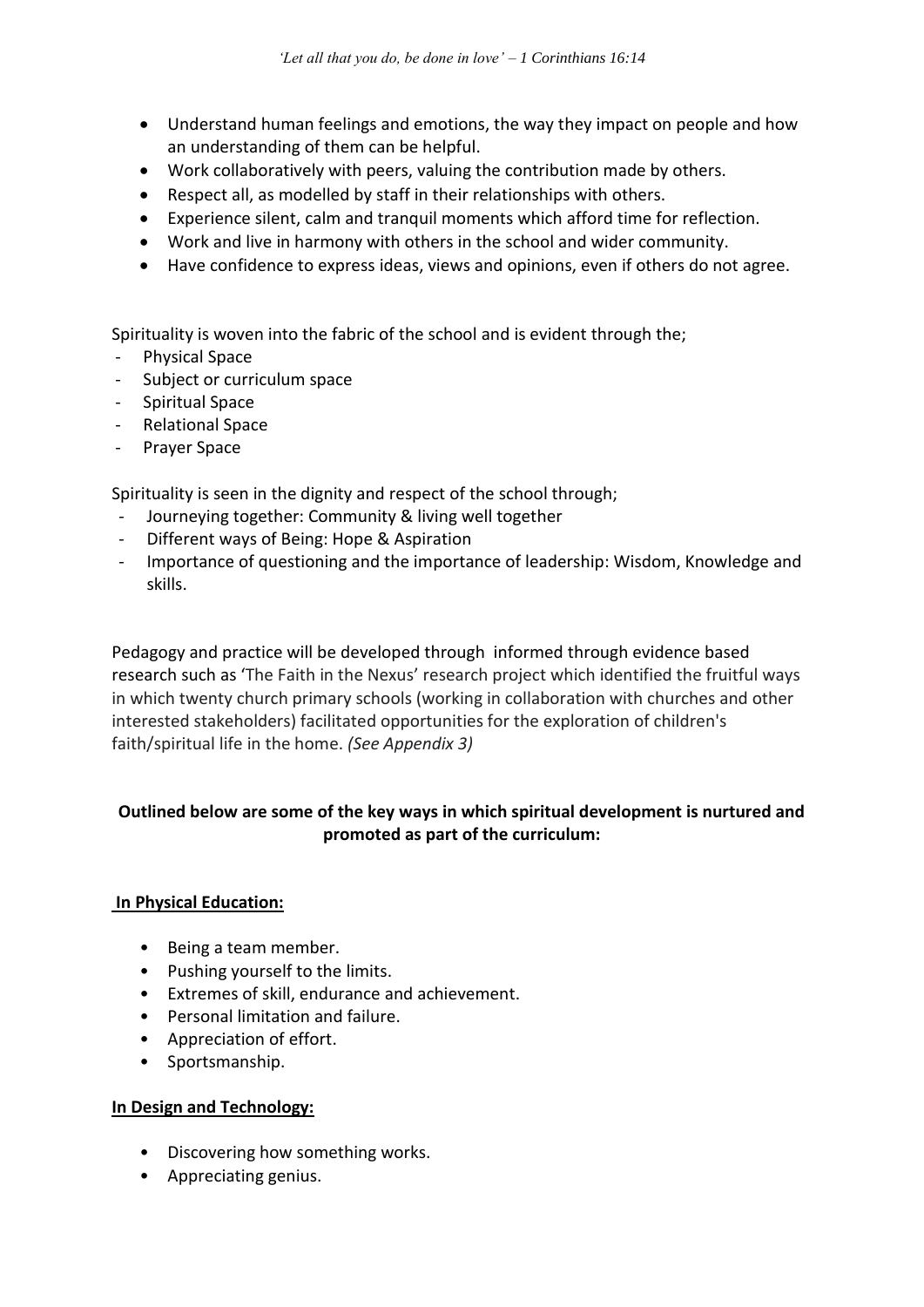- Beauty in design.
- Perseverance to solve problems.
- Personal achievement.
- Learning from others and nature.

#### **In English:**

- Empathy with authors and the characters in stories and plays.
- The appreciation of beauty in language.
- Emotions and sentiments in writing and speech.
- The values of great works.
- Heroes and heroines in literature.
- Imagining oneself as someone else.
- Escaping into other worlds through literature.
- The element of wonder in literature.

#### **In Mathematics:**

- Infinity and nothing.
- Pattern and order.
- Shape and regularity.
- Truth, certainty and likelihood.
- The wonder of numbers, formulae and equations.

#### **In Science:**

- Wonder as the basis of science.
- Questions of beginning, creation and evolution.
- Discovering the limits of experimentation.
- Birth, life, death and renewal.
- The universe and beyond.
- Regularity and order in science.
- Beliefs in science and the faith of scientists.
- The impact of scientific achievements.

#### **In Computing:**

- The wonder of worldwide instant communication.
- The speed of the growth of knowledge.
- The accessibility of knowledge and contact with other people worldwide.

#### **Through the Arts (Art, Music, Drama and Dance):**

- The work of creative artists from a variety of times and places.
- Expressing, interpreting and exploring deep feelings and profound beliefs.
- Artistic creativity.
- The effects of the arts on emotions and senses.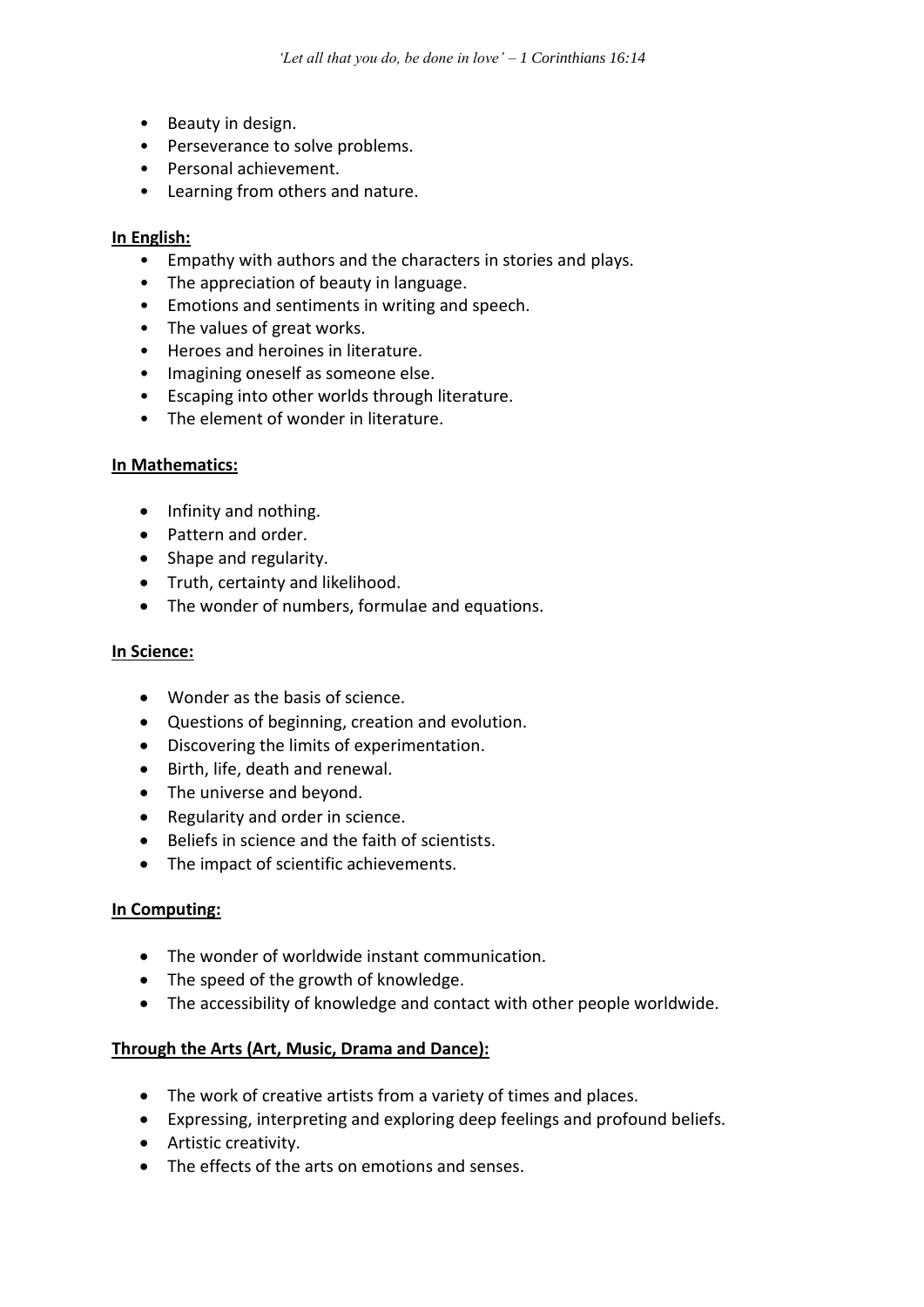- The arts as means of expressing mood.
- Skill in creation and performance, and particularly in personal reflection upon their own creativity using various art forms.
- Effects on the emotions and senses.
- Personal response and preference.

#### **In Geography:**

- Wonder at the diversity of environments and people.
- Questions about the care of the environment.
- The beliefs behind particular causes and campaigns.
- World (economic) development.
- Land formation.
- Empathy with people from other parts of the world.

#### **In History:**

- Being in touch with past people, things and ideas.
- Being part of history.
- Handling artefacts.
- Influential events and people.
- The commitment of significant people in history.
- War and peace.
- Interpretation in history.
- The nature and importance of invention and exploration.
- Empathy with people from other times in history.

#### **In Religious Education:**

- People, places, things, books, actions and ideas held by religious believers to be holy.
- Ultimate questions of meaning and purpose.
- Ideas of the divine/questions of God.
- Forms of worship.
- Use of music, art and drama to express beliefs.
- Varieties of beliefs, celebrations and rituals.
- Ideas of commitment and belonging to groups and institutions.
- The idea of mystery and questions with no clear answers.

#### **In Collective Worship:**

- Opportunities for reflection and response are planned into worship.
- Stillness.
- Personal and collective beliefs are respected.
- Sharing and celebrating common beliefs.
- Celebrating success.
- Sharing happiness, sorrow, hurt, excitement, anticipation, fear, etc.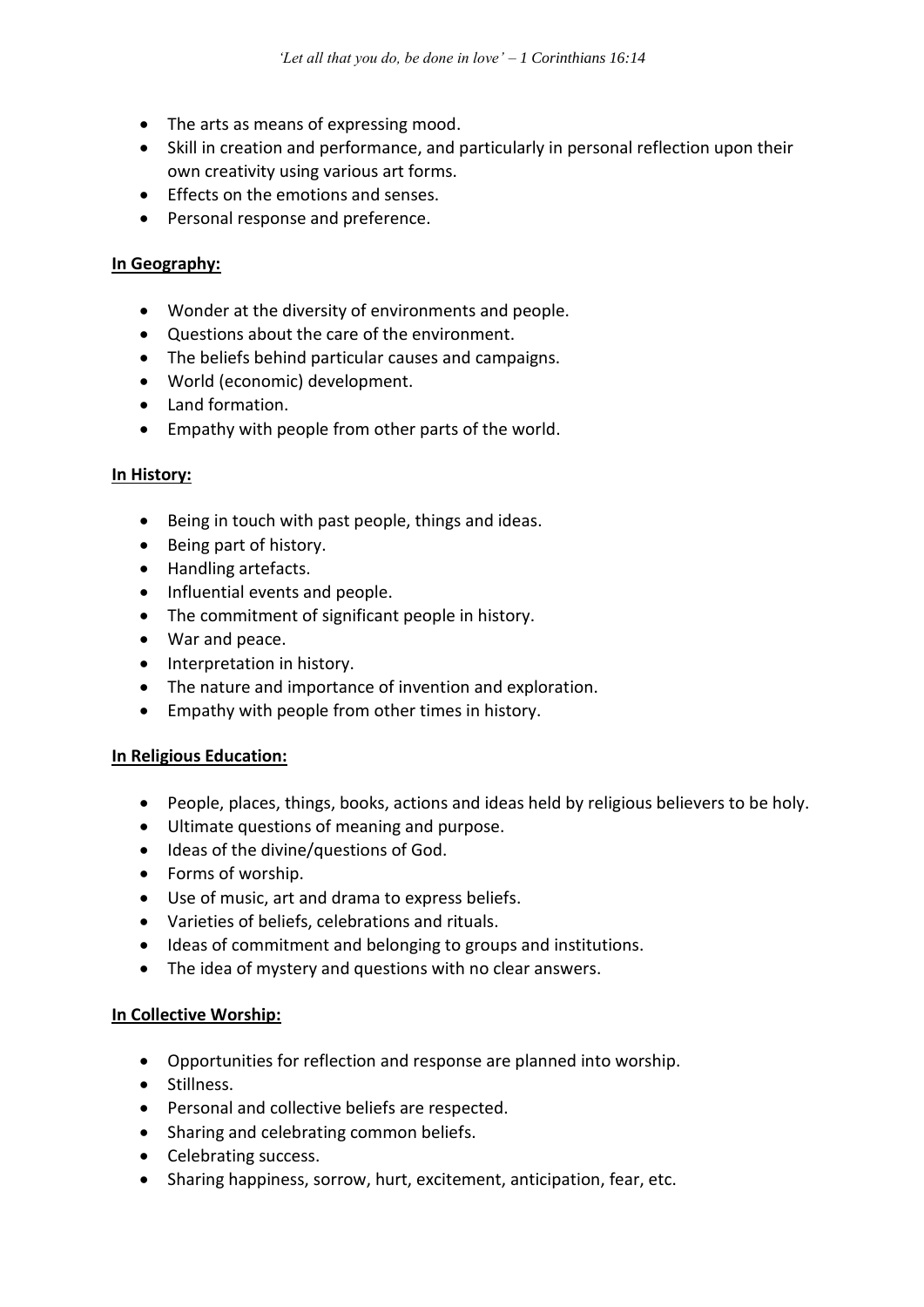- Common activities such as singing, listening, laughing, praying, reflecting on a theme.
- Remembering and celebrating the lives of people of spiritual significance.
- Emphasising common purpose and values.
- Experiencing emotions.

In addition, as part of the curriculum, the children have opportunities to:

- Visit places of beauty, interest and challenge.
- Admire and wonder at the natural environment and human creative efforts.
- Work out personal relationships in unusual and challenging situations.
- Experience community cohesion links at a local, national and global level.
- Engage in charity based activities.
- Participate in events and activities, involving a range of outside agencies, sports coaches, etc.

In order to facilitate spiritual development the organisation of the school and the environment for learning are such that:

- Everyone involved in the life of the school is valued and seen to be valued.
- Policies and ensuing practices are clearly seen to reflect the worth of individuals.
- Behaviour and people management policies and practices are collectively arrived at and discussed regularly.
- All adults recognise the need to set good examples of mutual respect and considerate behaviour.
- The quality and nature of the learning environment and displays reflect the value placed on pupils and staff.
- Aesthetic awareness is encouraged.
- The atmosphere of the school welcomes differences in beliefs and values and invites everyone to belong.
- The achievements, successes and efforts of everyone are recognised and celebrated.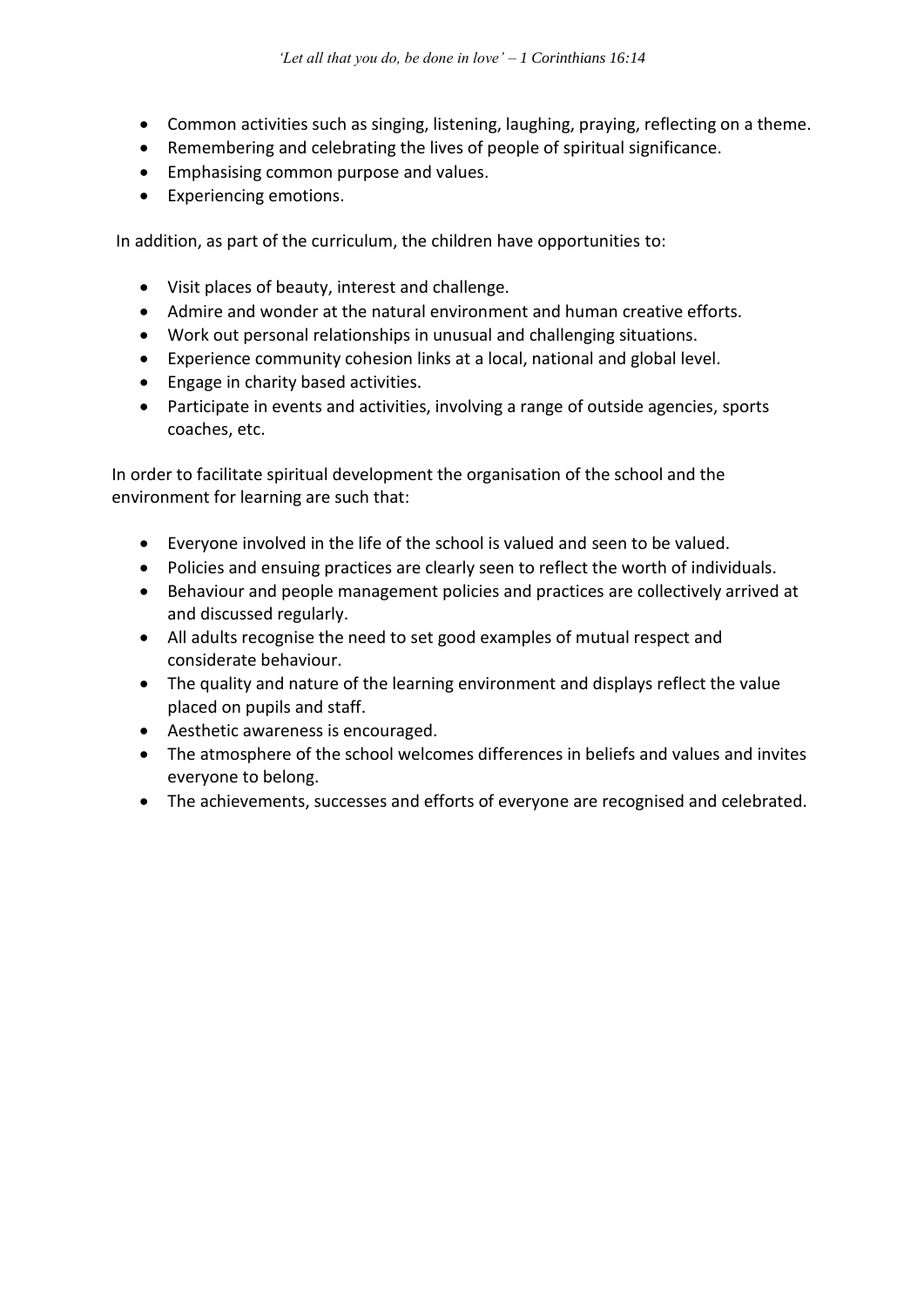**Appendix 1**

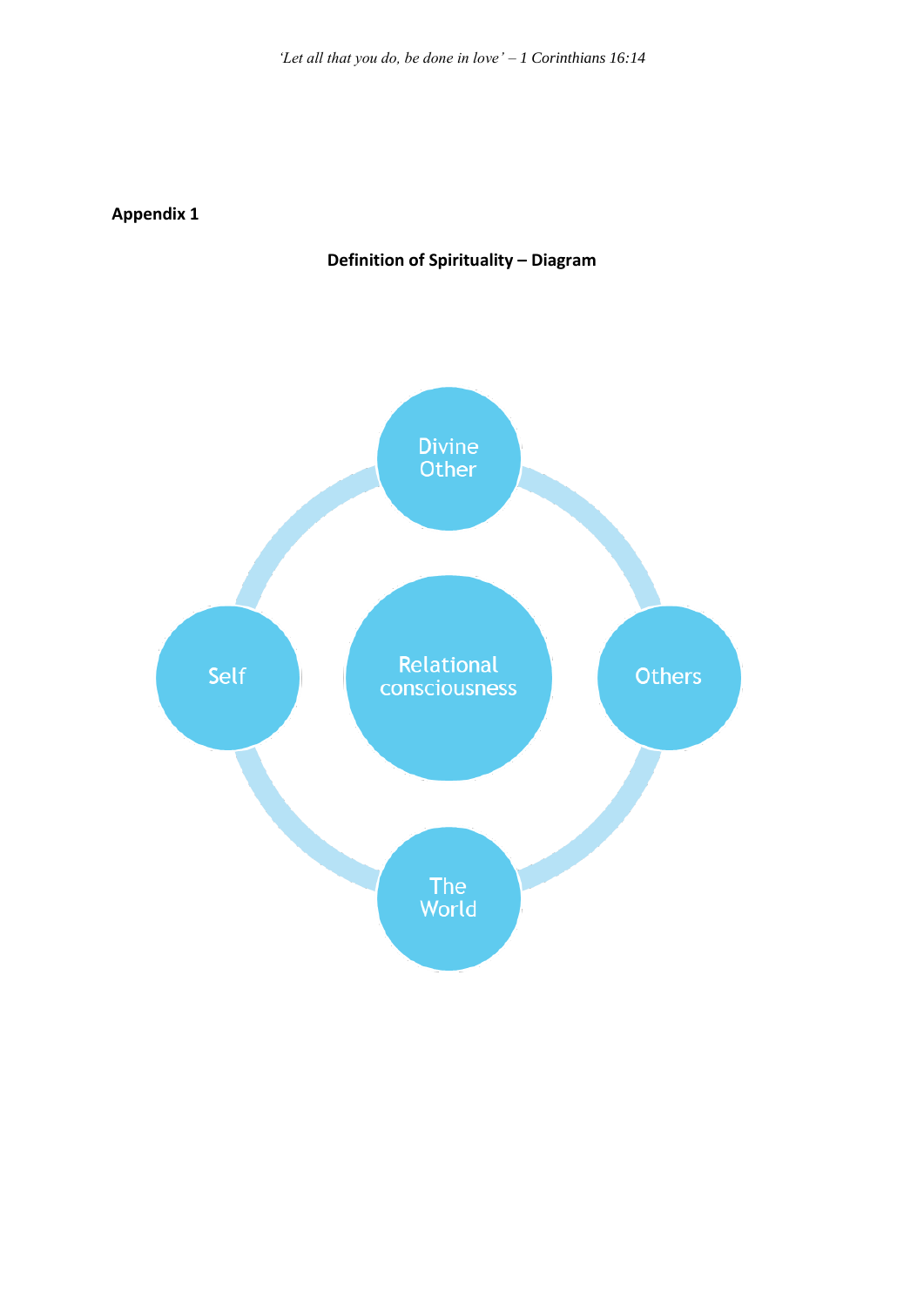#### **Appendix 2**

**Example of spiritual development in the classroom**

## **Andrew Rickett: Red Kite stories**

4 aspects of spirituality emerging from children's stories



### Paddling, Snorkelling and Diving

- Allowing opportunities to tell stories
- Asking questions that encourage children to tell their stories
- **E** Listening to those stories
- Telling stories with messages to children (i.e. bible stories) but allowing them to make their own meaning.